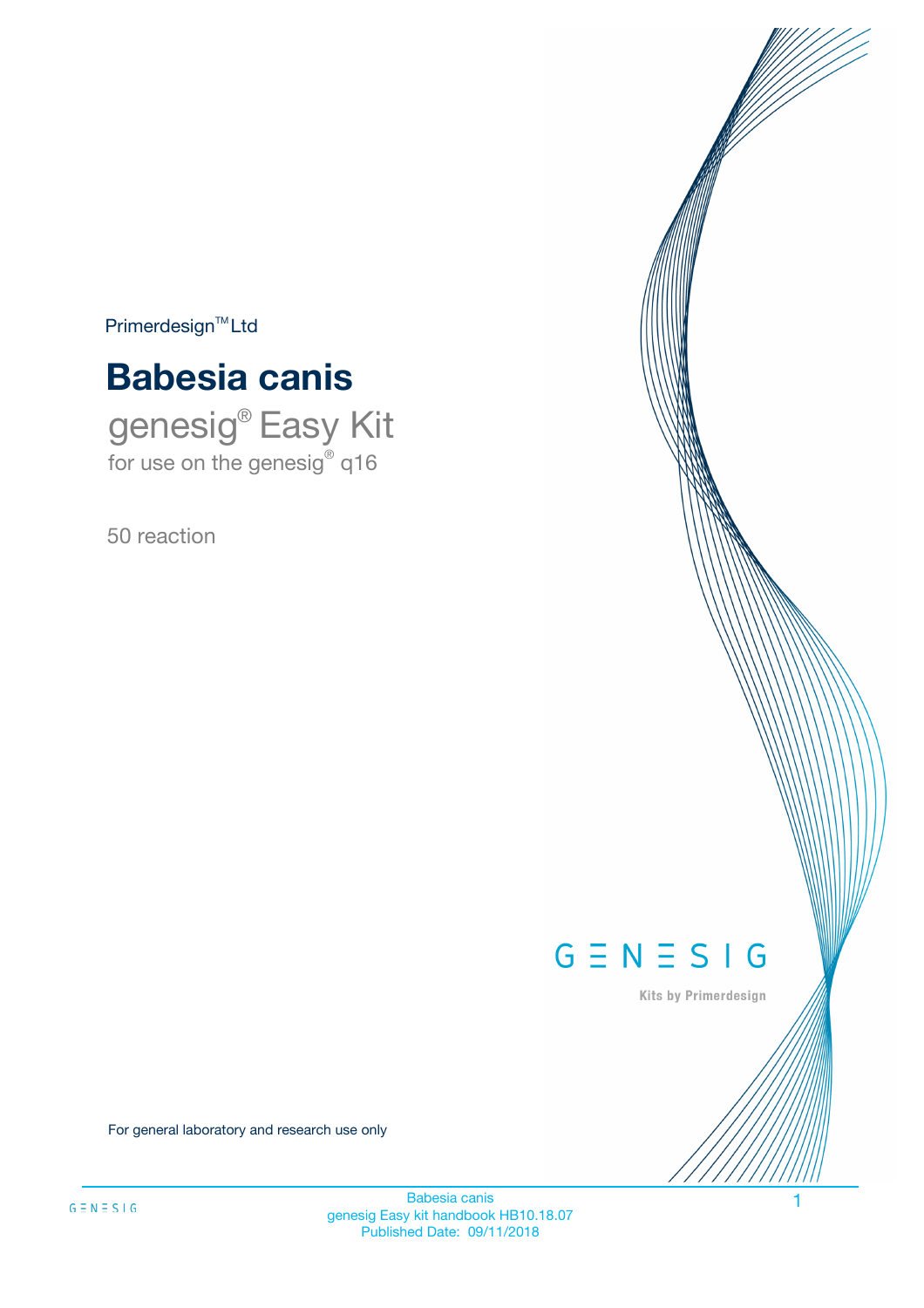## genesig® Easy: at a glance guide

#### **For each DNA test**

| Component                   | <b>Volume</b> | Lab-in-a-box pipette |  |
|-----------------------------|---------------|----------------------|--|
| <b>B.canis reaction mix</b> | 10 µl         |                      |  |
| <b>Your DNA sample</b>      | $10 \mu$      |                      |  |

#### **For each positive control**

| Component                   | Volume          | Lab-in-a-box pipette |  |
|-----------------------------|-----------------|----------------------|--|
| <b>B.canis reaction mix</b> | $10 \mu$        |                      |  |
| Positive control template   | 10 <sub>µ</sub> |                      |  |

#### **For each negative control**

| Component            | <b>Volume</b>   | Lab-in-a-box pipette |  |
|----------------------|-----------------|----------------------|--|
| B.canis reaction mix | 10 <sub>µ</sub> |                      |  |
| <u>Water</u>         | 10 <sub>µ</sub> |                      |  |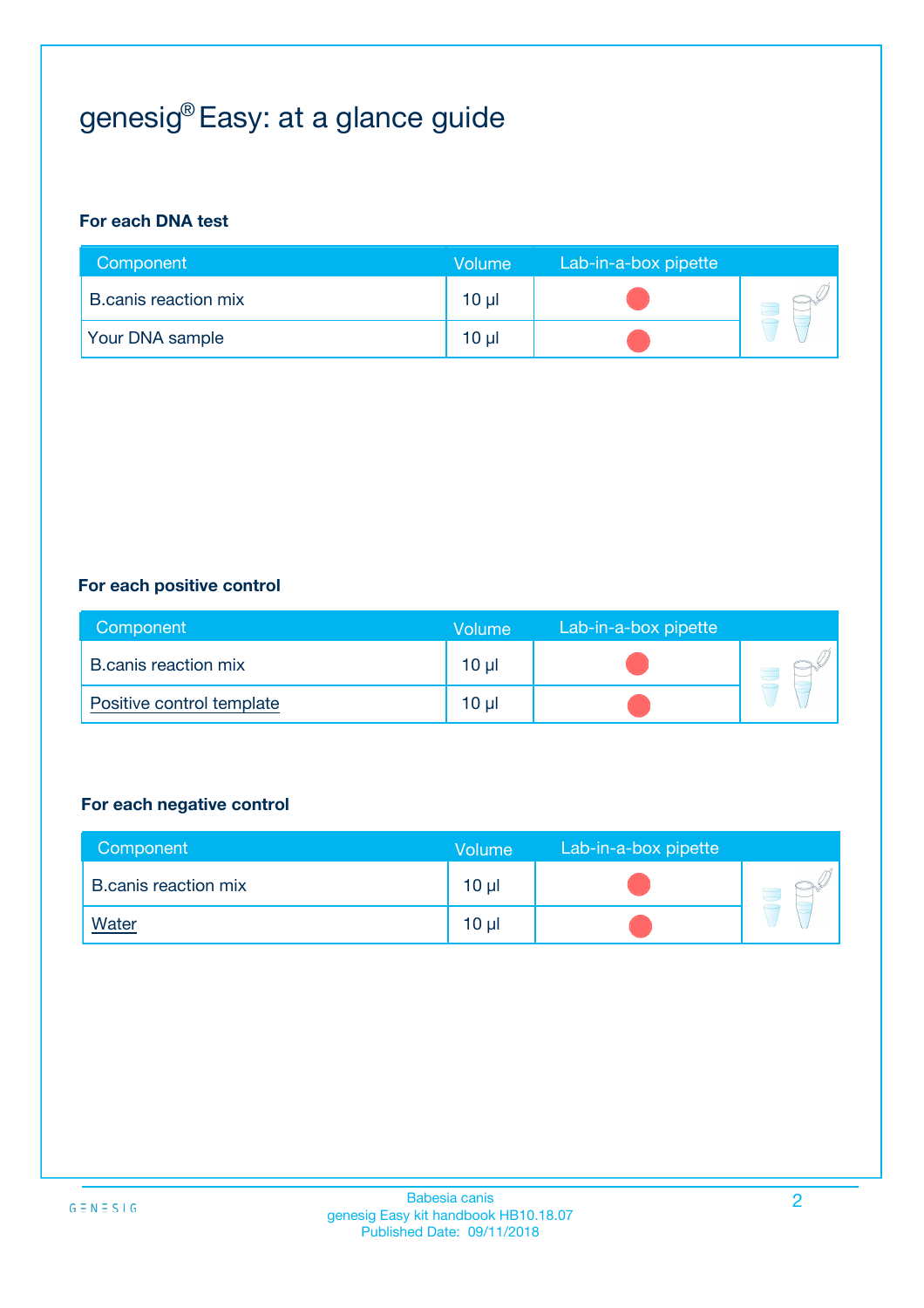## Kit Contents



## Reagents and equipment to be supplied by the user

#### **genesig® q16 instrument**

#### **genesig® Easy Extraction Kit**

This kit is designed to work well with all processes that yield high quality RNA and DNA but the genesig Easy extraction method is recommended for ease of use.

#### **genesig® Lab-In-A-Box**

The genesig Lab-In-A-Box contains all of the pipettes, tips and racks that you will need to use a genesig Easy kit. Alternatively if you already have these components and equipment these can be used instead.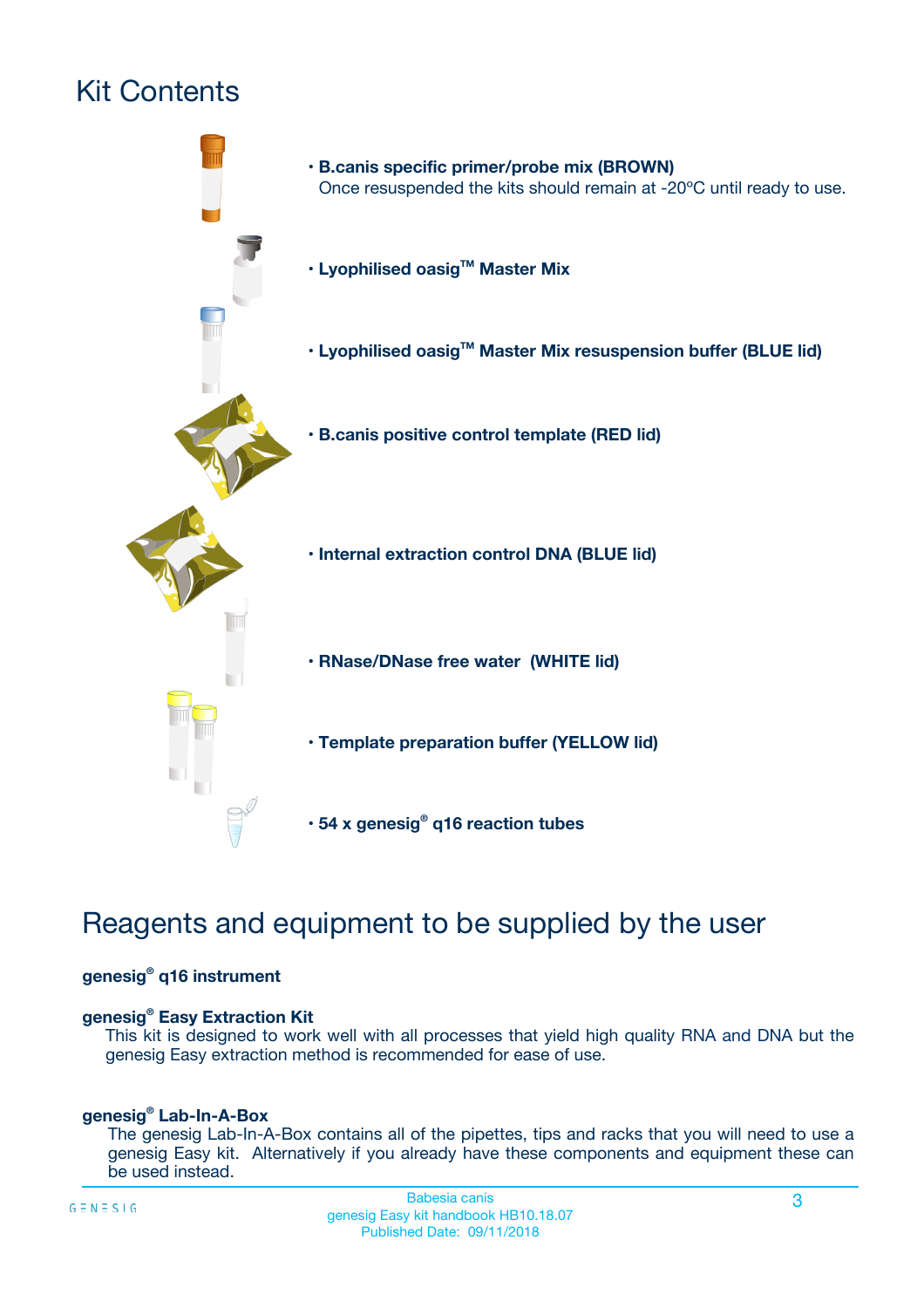## Step-by-step guide

### 1. Create your reaction mix



Use the blue pipette to transfer 500µl**\*** of the oasig Master Mix resuspension buffer into the tube of lyophilised oasig Master Mix and mix well by gently swirling. Then transfer all of that master mix into the brown tube labelled B.canis primers/probe.

**\***Transfering 525µl of the oasig Master Mix resuspension buffer to your oasig Master Mix (instead of the 500µl recommended above) will enable you to take full advantage of the 50 reactions by accounting for volume losses during pipetting. In order to do so with the genesig Easy fixed volume pipettes use 1x blue, 2x red and 1x grey pipettes to make the total volume. Please be assured that this will not adversely affect the efficiency of the test.

Cap and shake tube to mix. A thorough shake is essential to ensure that all components are resuspended. **Failure to mix well can produce poor kit performance.**

Leave to stand for 5 minutes. Now your reaction mix is ready to use.

Store the reaction mix in the freezer from hereon.

#### Top tip

- Ensure that the reaction mix is mixed thoroughly before each use by shaking.
- **•** Once resuspended do not expose genesig Easy kit to temperatures above -20°C for longer than 30 minutes at a time.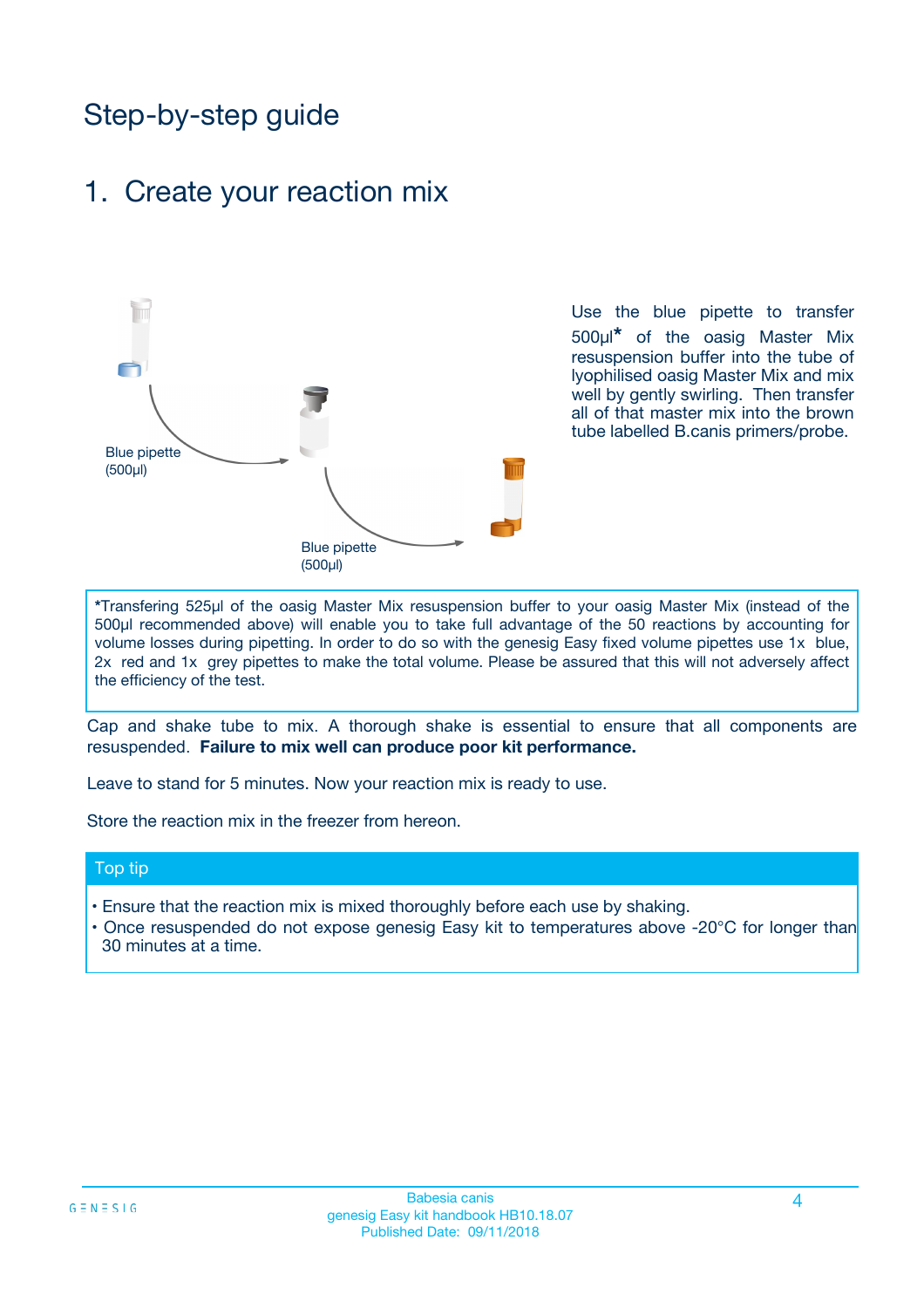## 2. Internal extraction control



Use the blue pipette to transfer 1000µl (2 x 500µl) of template preparation buffer into the Internal Extraction Control DNA tube. Cap and shake tube to mix.

Your kit contains Internal Extraction Control DNA. This is added to your biological sample at the beginning of the DNA extraction process. It is extracted along with the DNA from your target of interest. The q16 will detect the presence of this Internal Extraction Control DNA at the same time as your target. This is the ideal way to show that your DNA extraction process has been successful.

#### **If you are using an alternative extraction kit:**

Use the red pipette to transfer 10µl of Internal Extraction Control DNA to your sample **after** the lysis buffer has been added then follow the rest of the extraction protocol.

#### **If you are using samples that have already been extracted:**

Use the grey pipette to transfer 5µl of Internal Extraction Control DNA to your extracted sample.

### 3. Add reaction mix to all reaction tubes



For every reaction to be run, use the red pipette to add 10µl of your B.canis reaction mix to every tube.

#### Top tip

- Always pipette the reaction mix directly into the bottom of the tube.
- You can label the tube lids to aid your reaction setup but avoid labelling tube sides.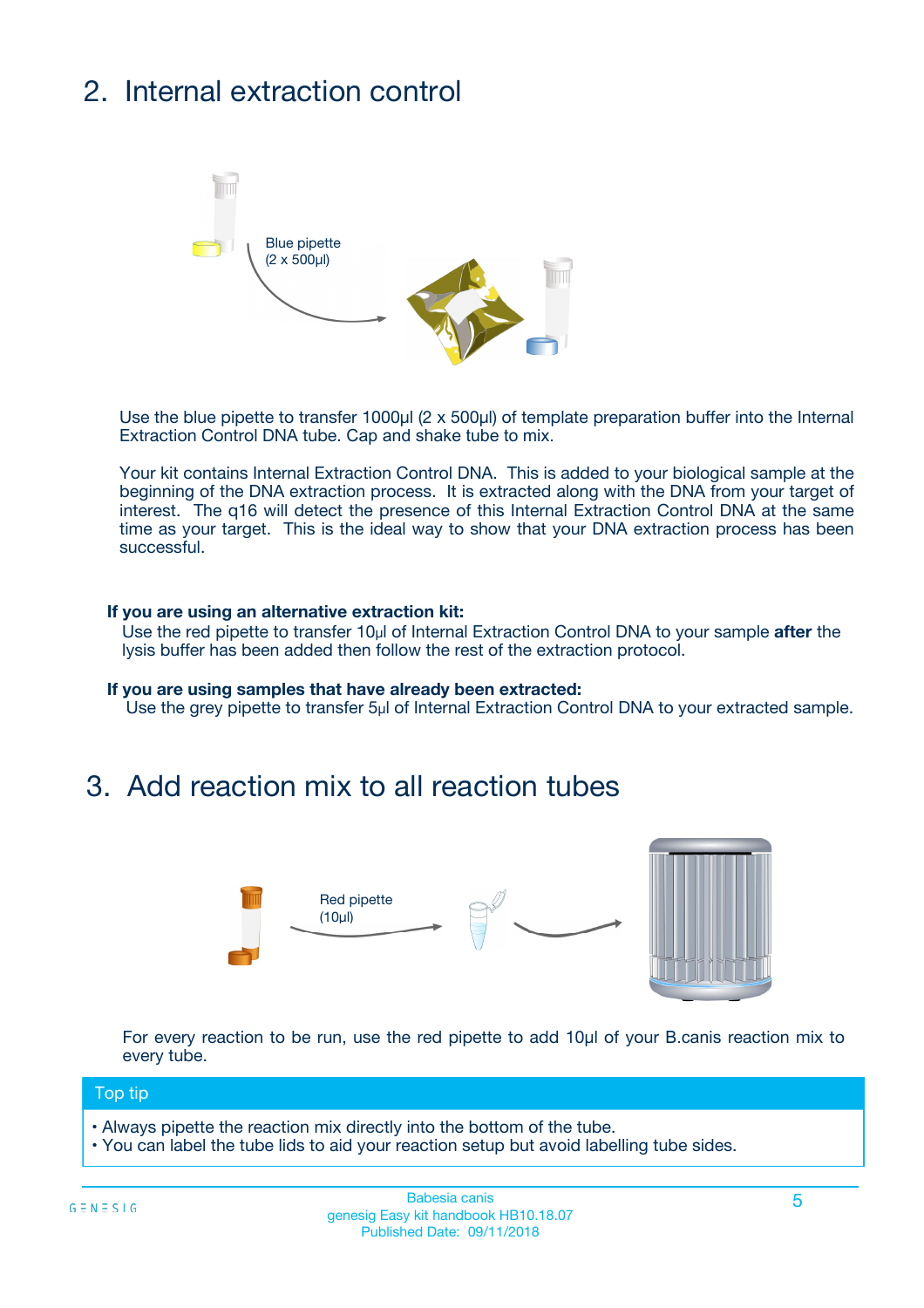### 4. Negative control



For each test you will require a negative control. Instead of DNA, water is used. This sample should typically prove negative thus proving that all of your positive samples really are positive.

To create a negative control reaction simply use the red pipette to add 10µl of the water to the required reaction tubes. Close these tubes after adding the water.

Because some genesig kit targets are common in the environment you may occasionally see a "late" signal in the negative control. The q16 software will take this into account accordingly.

#### Top tip

**•** Always add the water to the side of the tube to reduce the introduction of bubbles.

### 5. Set up a test



For each sample you wish to analyse, use the red pipette to add 10µl of your DNA sample to the required reaction tubes. Close these tubes after adding the sample. Always change pipette tips between samples.

#### Top tip

**•** Always add the DNA sample to the side of the tube to reduce the introduction of bubbles.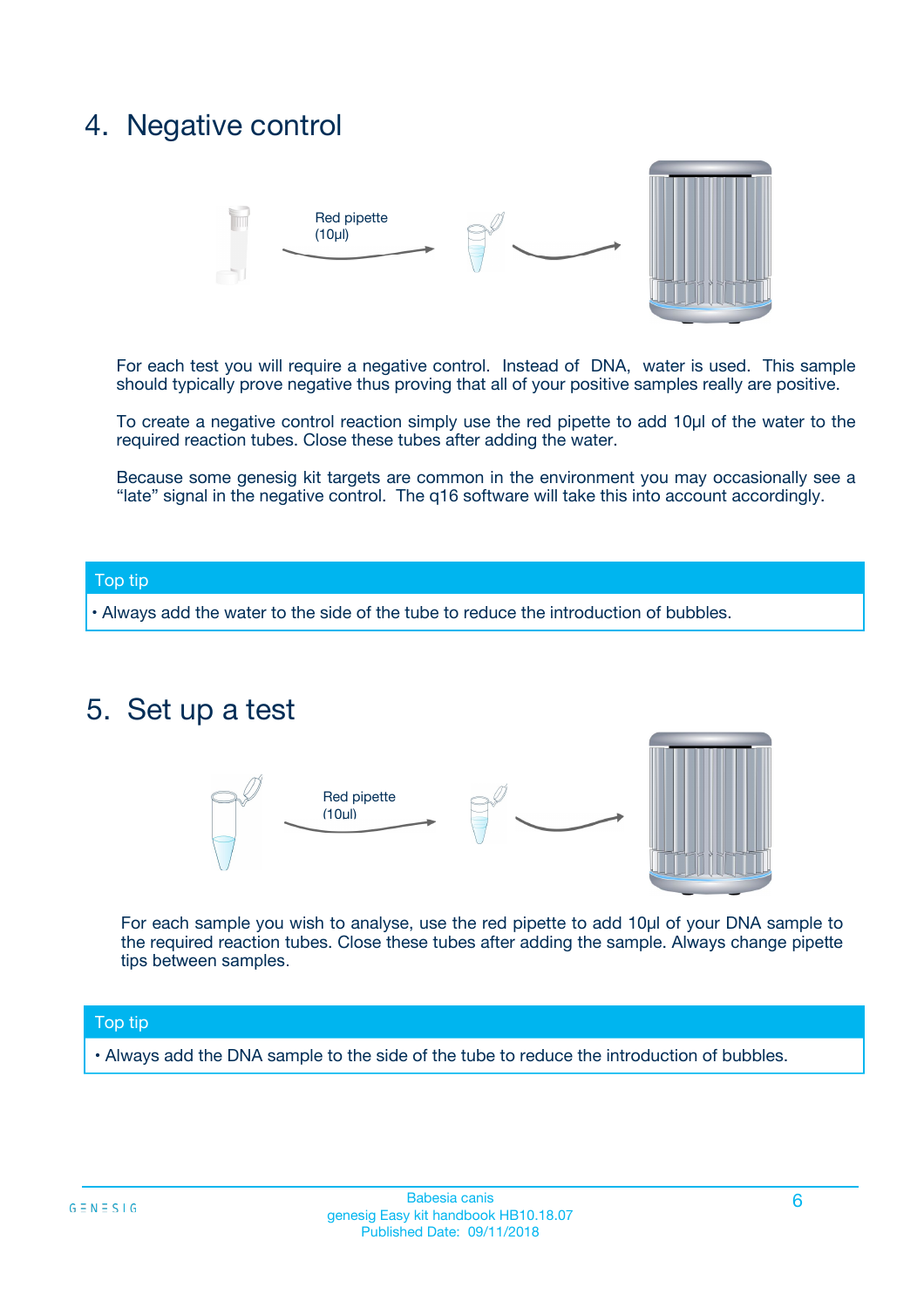### 6. Positive control



Use the blue pipette to transfer 1000µl (2 x 500µl) of template preparation buffer into the positive control template tube. Cap and shake tube to mix.

Each time you run a test you will require a positive control. This is a small portion of DNA from your target of interest. It serves two purposes:

1. It will always test positive so it shows that everything is working as it should be.

2. The q16 software knows how much DNA is present in the positive control. So it can automatically compare your sample of interest with the positive control to calculate the amount of target DNA in your sample.

To create a positive control reaction, simply use 10µl of the positive control instead of your DNA sample.



Take great care when setting up your positive control. The positive control template has the potential to give you a false positive signal in your other samples. Set positive controls up last after all other sample tubes are closed. Always change pipette tips between samples. You may even choose to set up positive controls in a separate room.

#### Top tip

**•** Always add the positive control to the side of the tube to reduce the introduction of bubbles.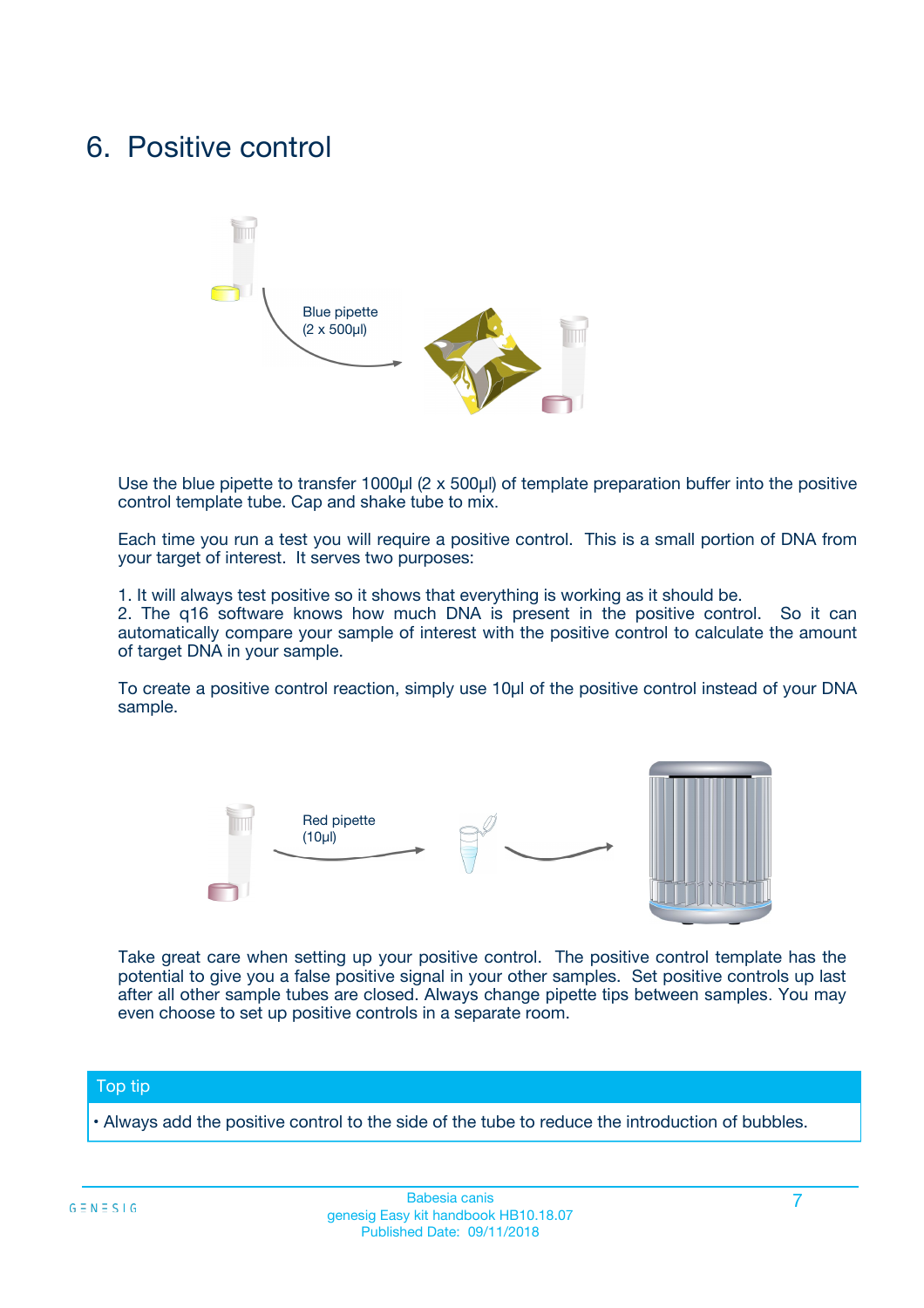## 7. Running the test

Place the tubes into the correct positions in your q16 as defined by the software, this may include positioning of empty tubes to ensure that the q16 lid is balanced. The run can then be started.

| qenesig q16 PCR software - 1.2                                               |                                   | $\Box$                                                                                          |
|------------------------------------------------------------------------------|-----------------------------------|-------------------------------------------------------------------------------------------------|
| $\vert \cdot \vert$<br>Unsaved (New Experiment 2<br><b>Open Experiments:</b> | <b>D</b> Open<br>R <sub>New</sub> | Save<br>Save As<br><b>C</b> Close<br><b>&amp; Configuration</b><br>$G \equiv N \equiv S \mid G$ |
| <b>Setup</b><br><b>Results</b><br>Stages:                                    |                                   |                                                                                                 |
| <b>Notes</b>                                                                 | <b>Samples</b>                    | <b>Tests</b>                                                                                    |
| <b>Name and Details</b>                                                      | Name<br>Color                     | Note<br>Color<br>Note<br>Name                                                                   |
| New Experiment 2017-10-26 11:06                                              | Sample 1                          | ÷<br>条<br>Test 1                                                                                |
| Kit type: genesig® Easy Target Detection kit                                 | Sample 2                          |                                                                                                 |
| Instrument Id.:                                                              | Sample 3                          | $\qquad \qquad \blacksquare$<br>$\qquad \qquad \blacksquare$                                    |
| <b>Run Completion Time:</b>                                                  | Sample 4                          |                                                                                                 |
| <b>Notes</b><br><b>A</b><br>$\overline{\mathbf v}$                           | Sample 5                          | ♦<br>4<br>÷<br>₩                                                                                |
| <b>Well Contents</b>                                                         |                                   | <b>Run</b>                                                                                      |
| Pos.<br>Test                                                                 | Sample                            | <b>Run Status</b>                                                                               |
| Test 1<br>$\blacktriangleleft$                                               | Negative Control                  | $\blacktriangle$                                                                                |
| $\overline{2}$<br>Test 1                                                     | <b>Positive Control</b>           |                                                                                                 |
| $\overline{\mathbf{3}}$<br>Test 1                                            | Sample 1                          | Show full log                                                                                   |
| Test 1<br>4                                                                  | Sample 2                          |                                                                                                 |
| 5<br>Test 1                                                                  | Sample 3                          | <b>Run Control</b>                                                                              |
| Test 1<br>6                                                                  | Sample 4                          |                                                                                                 |
| $\overline{7}$<br>Test 1                                                     | Sample 5                          |                                                                                                 |
| 8                                                                            |                                   | $\triangleright$ Start Run<br>Abort Run                                                         |
| <b>JOD FURTY TUDE TO BUILDED IN</b>                                          |                                   | $\overline{\mathbf{v}}$                                                                         |

#### Top tip

- Before loading tubes into the q16, check for bubbles! Flick the bottom of the tubes to remove any bubbles that may have formed during the test setup.
- Apply centrifugal force with a sharp wrist action to ensure all solution is at the bottom of the reaction tube.
- When repeating a test you can use a previous file as a template by clicking 'open' then selecting File name > Files of Type > Experiment file as template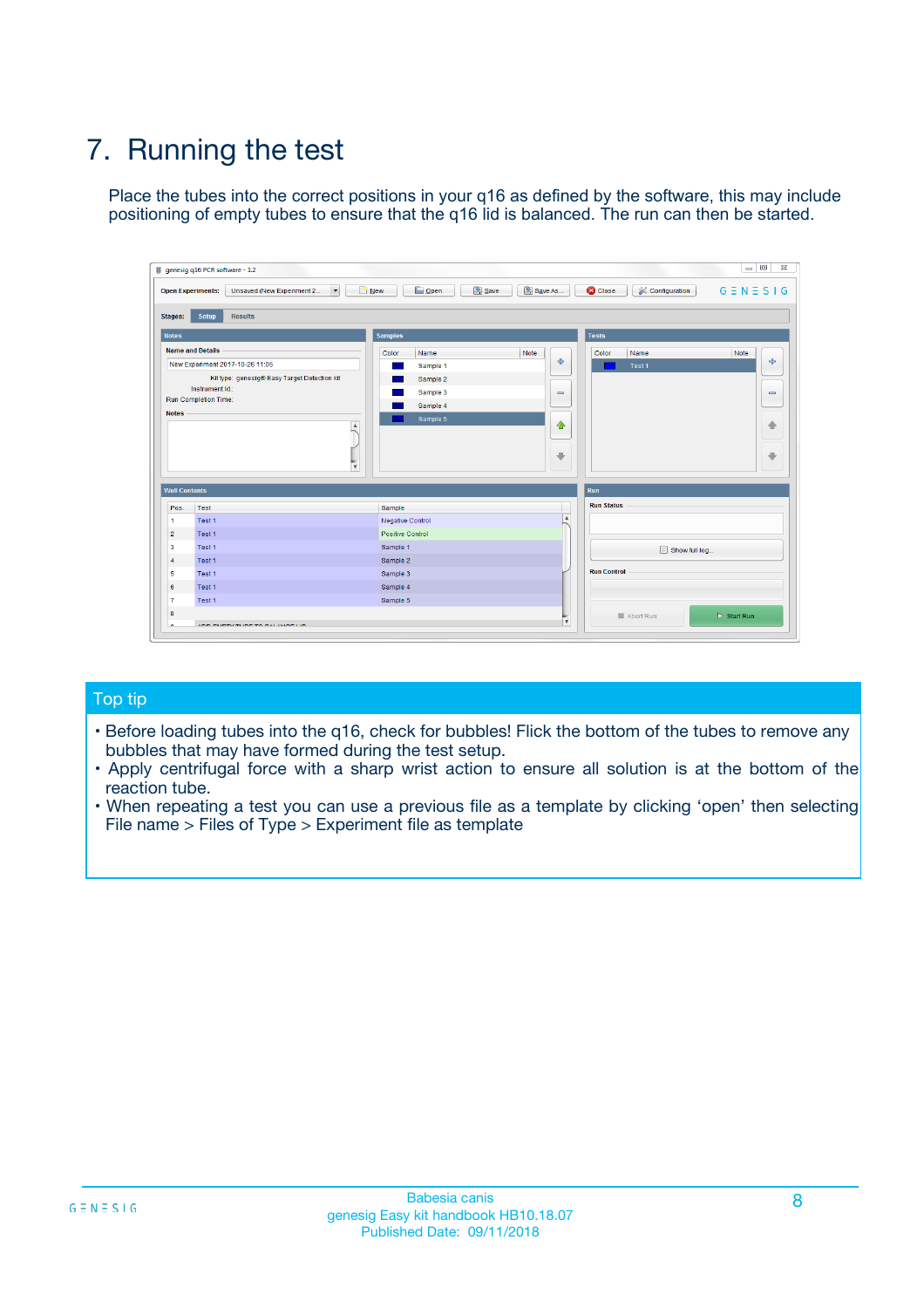### What do my results mean?

Analysis of your data is carried out automatically by the genesig q16. The following information is designed to help you fully understand a result or to troubleshoot:

### "Positive"

#### **Explanation**

Your sample has produced a positive result. Your target of interest is present and you can use the reported quantity.

"Negative"

#### **Explanation**

Your sample has produced a negative result. The target is not present in your sample.

### "Test contaminated"

#### **Explanation**

The Negative Control should be completely free of any DNA. If you see this error message it means that at some point during the setup, the Negative Control has been contaminated with DNA and has given a positive signal. This contamination has invalidated the test. The Positive Control and your test samples are both possible sources of contaminating DNA. The genesig q16 reaction tubes from previous runs will also contain very high amounts of DNA so it is important that these are carefully disposed of after the run is completed and NEVER OPENED. It may be the case that your kits have become contaminated which will lead to the same problem occurring repeatedly.

#### **Solutions**

1. Clean your working area using a commercial DNA remover solution to ensure the area is DNA free at the start of your run and re-run the test

2. If the problem persists then the kit has become contaminated and it will have to be discarded and replaced with a new kit. When you open the new kit, run a simple test to show that changing the kit has solved the problem. Prepare a test which includes only the Positive Control, the Negative Control and one 'mock sample'. For the 'mock sample' add water instead of any sample DNA. The result for the Negative Control and the mock sample should be negative indicating that contamination is no longer present.

#### **Preventive action**

An ideal lab set-up has a 'Clean area' where the test reagents are prepared and a 'sample area' where DNA samples and the Positive Control template are handled. The best workflow involves setting up all the test components (excluding the positive control template) in the clean area and then moving the tests to the sample area for sample and Positive Control addition. If this method is followed then the kit components are always kept away from possible sources of contamination. For extra security the Negative Control can be completely prepared and sealed in the clean area. All work areas should be decontaminated regularly with DNA remover.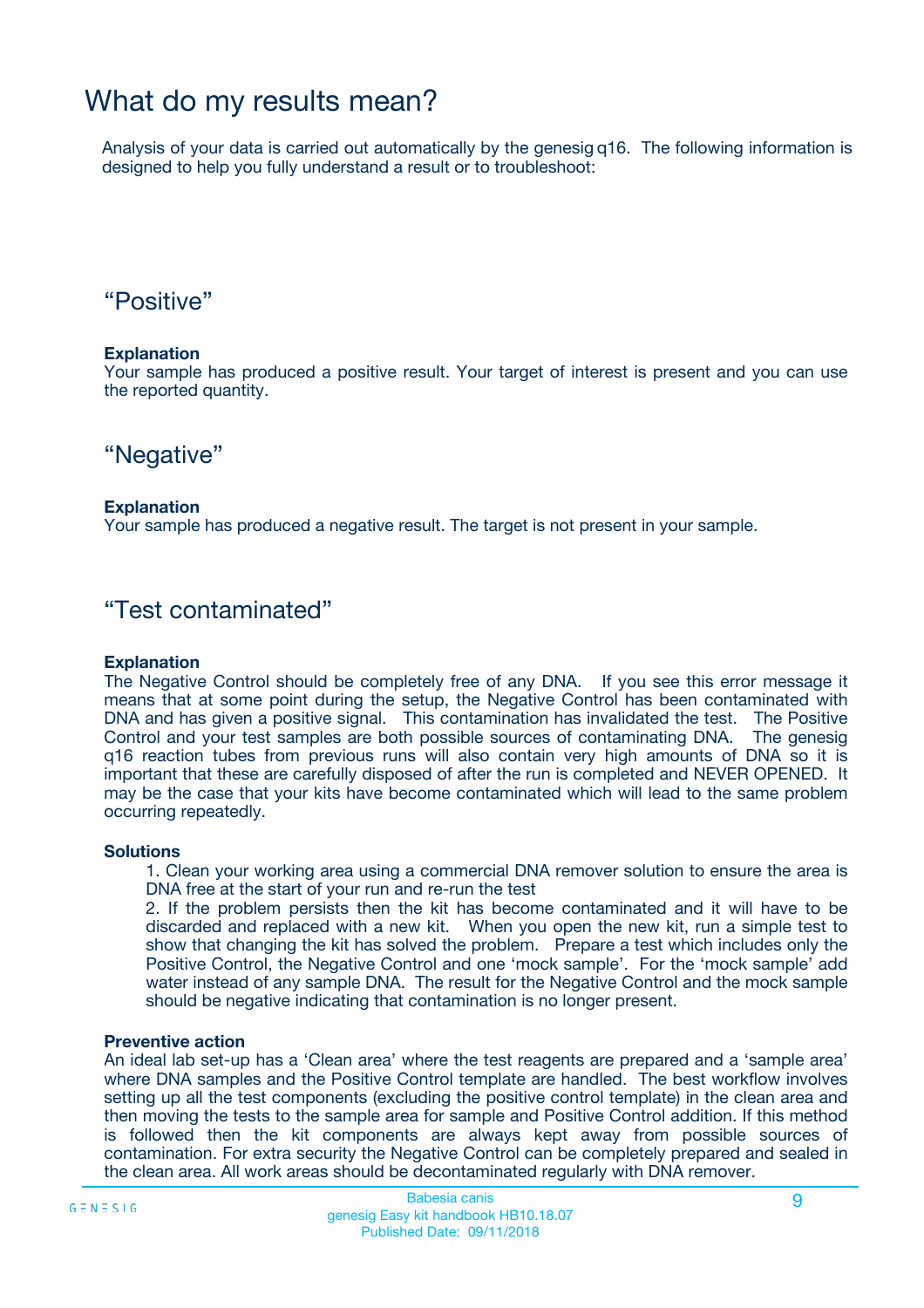### "Sample preparation failed"

#### **Explanation**

The test has failed because the quality of the sample was not high enough. The Internal Extraction Control component identifies whether the sample has been prepared correctly and is of suitable quality. This error message means that this quality control test has failed and the sample quality is not high enough for analysis.

#### **Solutions**

1. Check the sample preparation protocol for any user errors then repeat.

2. Poor quality samples can result from overloading the sample preparation protocol with too much starting material. Try reducing the amount of starting material then repeat.

3. Failing to add the Internal extraction Control DNA to your sample during the sample preparation protocol can also lead to a reported result of "sample preparation failed". Ensure that this step has not been overlooked or forgotten. If your samples are derived from an archive store or from a process separate from your genesig Easy extraction kit; you must add 5µl of Internal Extraction Control DNA into each 0.5ml of your sample to make it suitable for use on the q16.

### "Positive result, poor quality sample"

#### **Explanation**

The test is positive so if you are only interested in obtaining a 'present or absent' answer for your sample then your result is reliable. However, the test contains an Internal Extraction Control component that identifies if the sample is of high quality. This quality control test has failed and the sample is not therefore of high enough quality to accurately calculate the exact copy number of DNA present. If you require quantitative information for your sample then proceed with the solutions below.

#### **Solution**

For appropriate solutions, read the "Sample preparation failed" section of this handbook.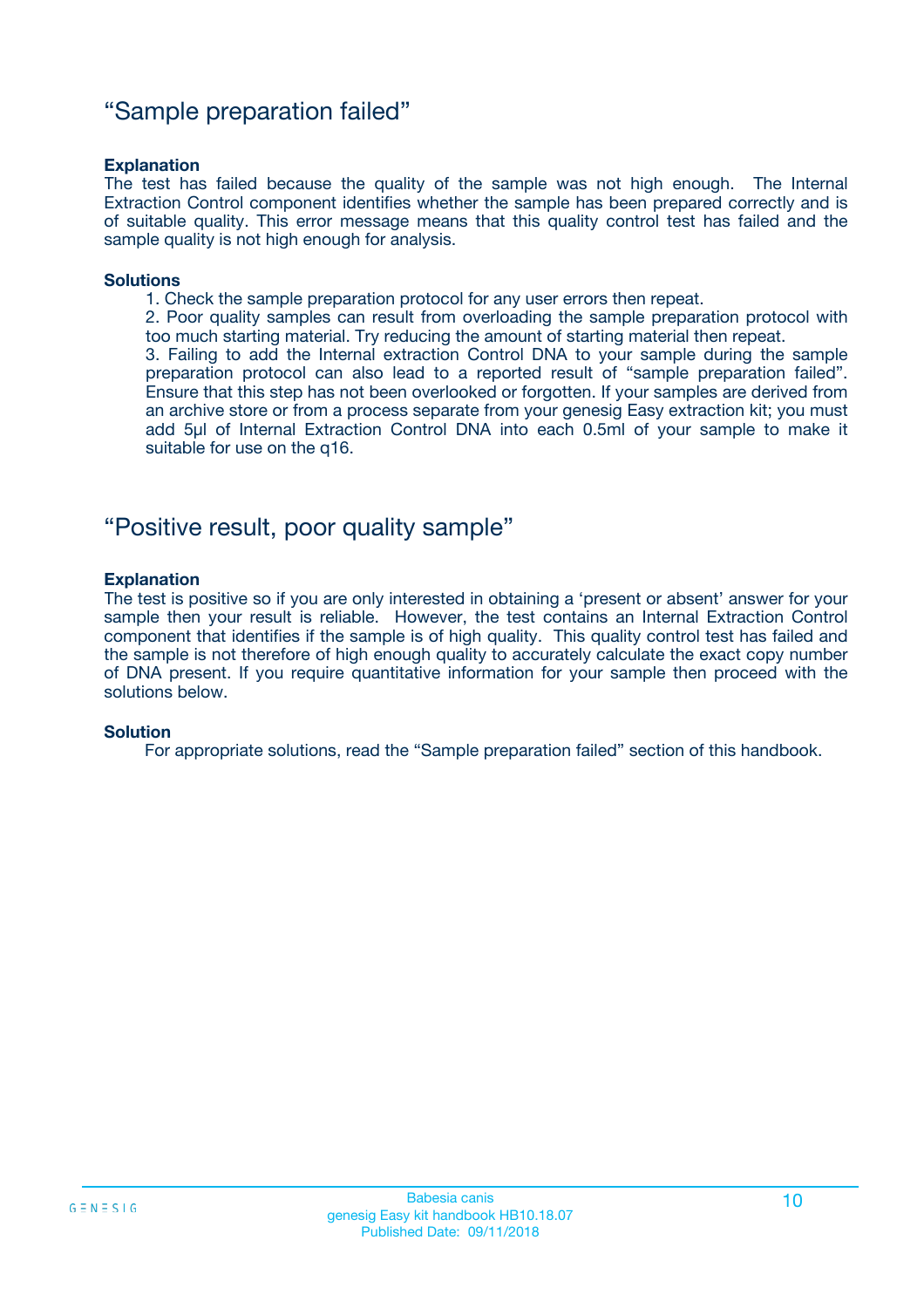### "Test failed"

#### **Explanation**

The test has failed because the Positive Control has not worked. The Positive Control is present to show that all aspects of the test are working correctly together. When this control test fails, the test as a whole is invalidated. This finding indicates that a problem has occurred in the reaction set-up part of the experiment and has nothing to do with sample preparation.

#### **Solutions**

- 1. Check the entire workflow and test set-up to look for any user errors, then repeat the test e.g. have the right colour pipettes and solutions been used with the correct tubes?
- 2. Ensure the positive and negative controls are inserted into the correct wells of your q16.

3. A component of the test may have 'gone off' due to handing errors, incorrect storage or exceeding the shelf life. When you open a new kit, run a simple test to show that changing the kit has solved the problem. Prepare a test which includes only the Positive Control, the Negative Control and one 'mock sample'. For the 'mock sample' add internal control template instead of any sample DNA. If the Positive Control works, the mock sample will now be called as a negative result.

### "Test failed and is contaminated"

#### **Explanation**

The Positive Control is indicating test failure, and the Negative Control is indicating test contamination. Please read the "Test Failed" and "Test contamination" sections of this technical support handbook for a further explanation.

#### **Solution**

For appropriate solutions, read both the "Test failed" and "Test contaminated" sections of this handbook.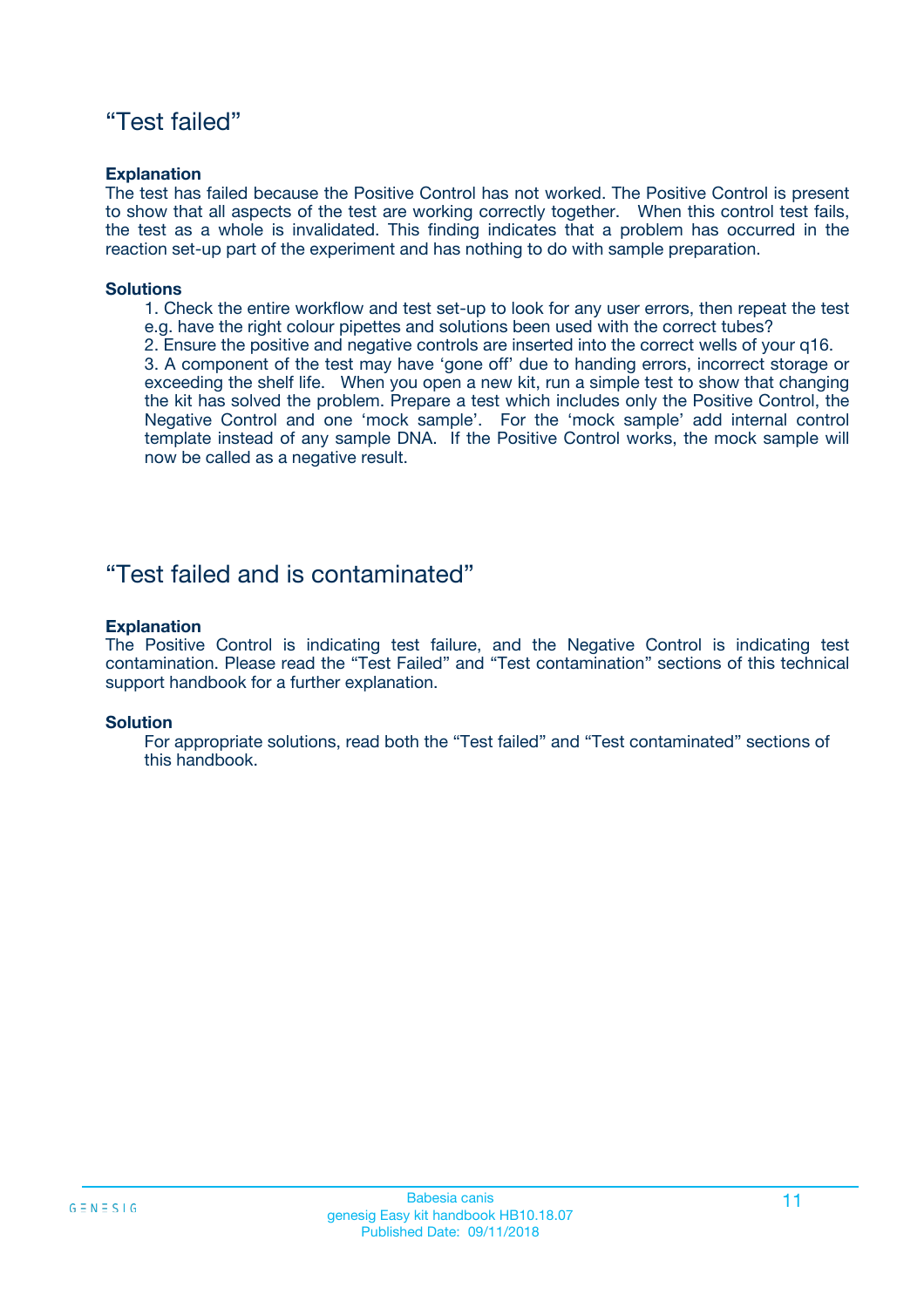### Babesia canis

Species of Babesia infect red blood cells in mammals. They are tick-borne protozoal parasites. At approximately 4-7µm in size Babesia canis is found worldwide and infects dogs specifically, whereas other species of Babesia may infect livestock and are host specific.

B.canis lives in the red blood cells where it reproduces. The infected cells rupture and release the parasites which then enter new cells. Ticks then transmit the parasite from animal to animal.

The species of tick involved in B.canis disease transmission is Dermacentor reticulatus. These ticks at adult and larval stages may survive for several months, but they need to feed on the vertebrate host to survive.

Pregnant dogs can also transmit B.canis to their unborn puppies.

Dogs can acquire the infection through travel in or to countries where B.canis infection occurs.

In the UK a dog can acquire the infection from ticks that have been brought into the UK unknowingly. The infected tick continues its life unless it is removed by the dogs' owner and destroyed. The tick will lay eggs that may develop into new infectious ticks.

B.canis cannot spread from dogs to humans, but can spread from dogs to dogs. This normally happens by vector borne transmission via infected ticks. Before transmission can occur, the ticks need to have been in place on the animal for several days.

Dogs will display symptoms such as lethargy, vomiting, anorexia, fever and respiratory and/or neurological signs may be observed.

Due to the difficulty of diagnosing B.canis from clinical signs alone, fast and accurate detection with real time PCR can be extremely beneficial, providing more convincing answers.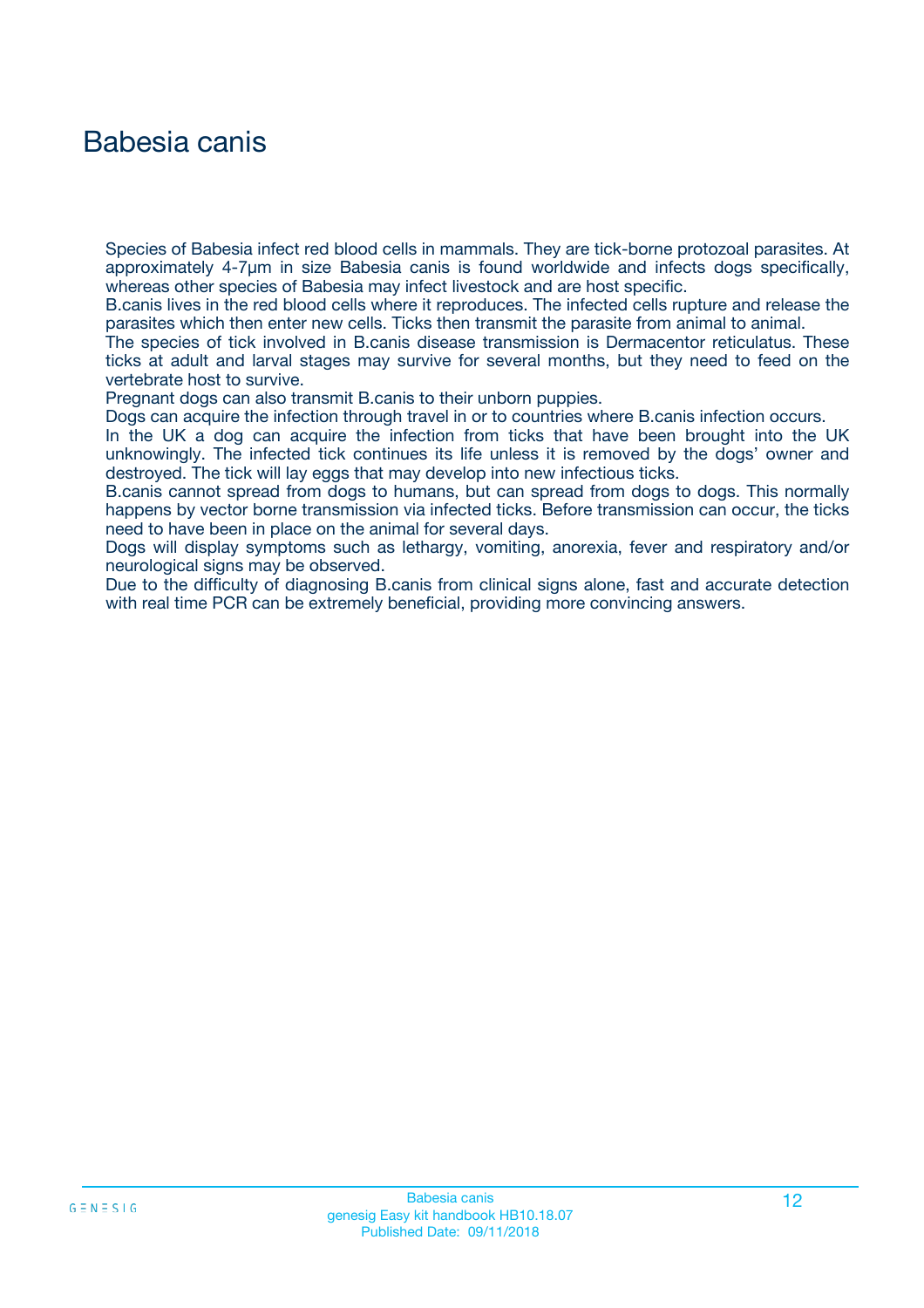### **Specificity**

The Primerdesign genesig Kit for Babesia canis (B.canis) genomes is designed for the in vitro quantification of B.canis genomes. The kit is designed to have a broad detection profile. Specifically, the primers represent 100% homology with over 95% of the NCBI database reference sequences available at the time of design.

The dynamics of genetic variation means that new sequence information may become available after the initial design. Primerdesign periodically reviews the detection profiles of our kits and when required releases new versions.

If you require further information, or have a specific question about the detection profile of this kit then please send an e.mail to enquiry@primerdesign.co.uk and our bioinformatics team will answer your question.